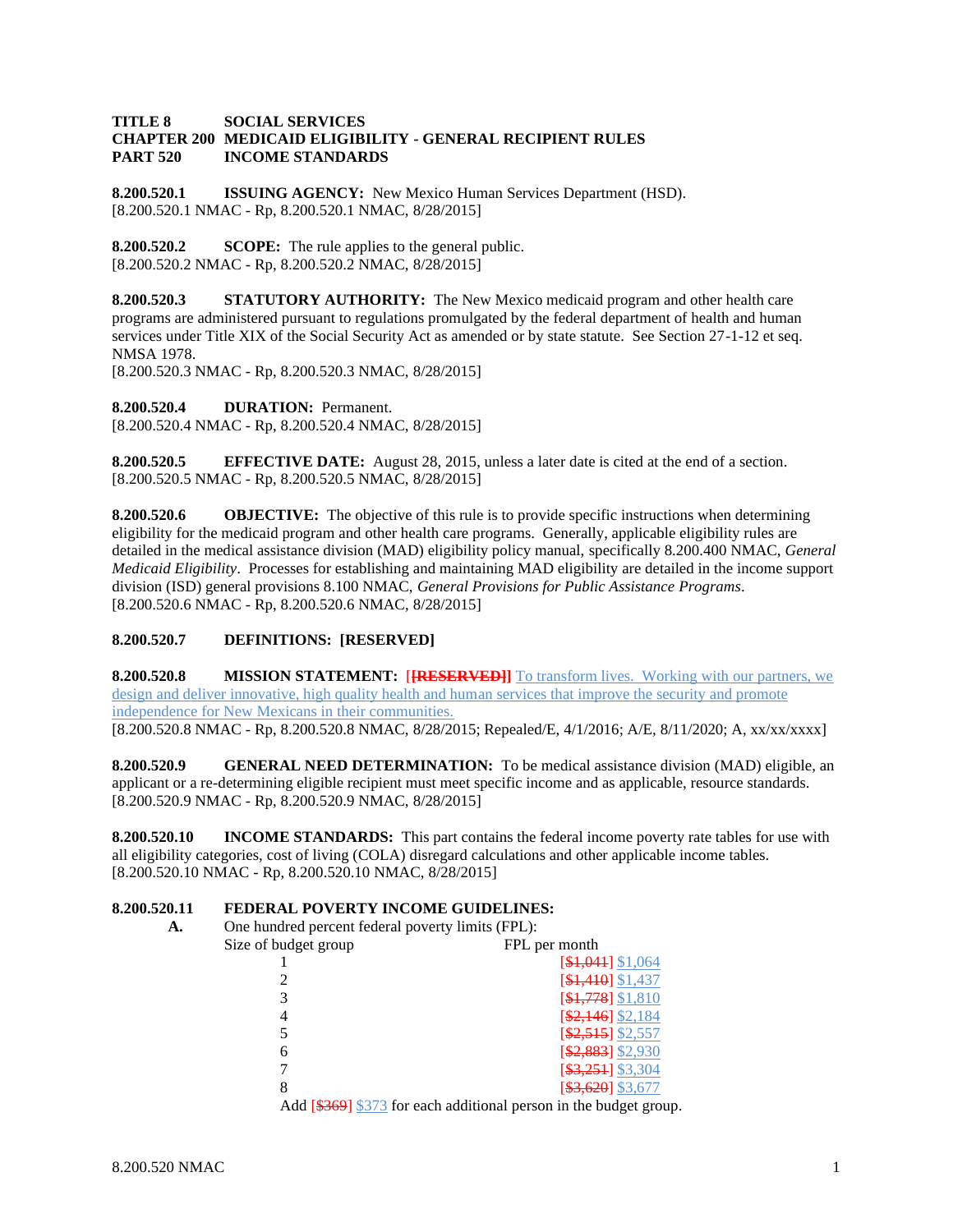\*Use only these two standards for the qualified medicare beneficiary (QMB) program. **B.** One hundred twenty percent FPL: This income level is used only in the determination of the maximum income limit for specified low income medicare beneficiaries (SLIMB) applicants or eligible recipients. Applicant or eligible recipient Amount

|                     | Individual | At least $[4, 041]$ \$1,064 per month but no more than $[4, 249]$                                            |
|---------------------|------------|--------------------------------------------------------------------------------------------------------------|
| $$1,276$ per month. |            |                                                                                                              |
|                     | Couple     | At least $\left[\frac{1410}{1410}\right]$ \$1,437 per month but no more than $\left[\frac{1691}{140}\right]$ |
| $$1,724$ per month. |            |                                                                                                              |

For purposes of this eligibility calculation, "couple" means an applicant couple or an applicant with an ineligible spouse when income is deemed.

| い. |  |  | One hundred thirty-three percent FPL: |  |
|----|--|--|---------------------------------------|--|
|    |  |  |                                       |  |

| Size of budget group | FPL per month          |
|----------------------|------------------------|
|                      | $[$1,385]$ \$1,415     |
|                      | $[$1,875]$ \$1,911     |
|                      | $[$2,365]$ \$2,408     |
|                      | $[$2,854]$ \$2,904     |
|                      | $[$ \$3,344] \$3,401   |
|                      | [\$3,834] \$3,897      |
|                      | <b>\$4,324</b> \$4,394 |
|                      | $$4,814]$ \$4,8        |

Add [\$490] \$496 for each additional person in the budget group.

**D.** One hundred thirty-five percent FPL: This income level is used only in the determination of the maximum income limit for a qualified individual 1 (QI1) applicant or eligible recipient. For purposes of this eligibility calculation, "couple" means an applicant couple or an applicant with an ineligible spouse when income is deemed. The following income levels apply:

|                           | Applicant or eligible recipient |            | Amount                                                          |
|---------------------------|---------------------------------|------------|-----------------------------------------------------------------|
|                           |                                 | Individual | At least $[4,249]$ \$1,276 per month but no more than $[4,406]$ |
| $$1,436$ per month.       |                                 |            |                                                                 |
|                           |                                 | Couple     | At least $[4,694]$ \$1,724 per month but no more than $[4,903]$ |
| $0.1 \cap A \cap  \cap A$ |                                 |            |                                                                 |

\$1,940 per month.

| $\frac{0}{2}$ por moment<br>Е. |                                      |                                                                             |
|--------------------------------|--------------------------------------|-----------------------------------------------------------------------------|
|                                | One hundred eighty-five percent FPL: |                                                                             |
|                                | Size of budget group                 | FPL per month                                                               |
|                                |                                      | $[$1,926]$ \$1,968                                                          |
|                                | $\overline{c}$                       | $[$2,607]$ \$2,658                                                          |
|                                | 3                                    | $[$ \$3,289] \$3,349                                                        |
|                                | 4                                    | $[$ \$3,970] \$4,040                                                        |
|                                | 5                                    | $[$4,652]$ \$4,730                                                          |
|                                | 6                                    | $[$5,333]$ \$5,421                                                          |
|                                | 7                                    | $[$ \$6,015] \$6,112                                                        |
|                                | 8                                    | $[$ \$6,696] \$6,802                                                        |
|                                |                                      | Add $[$ \$681] \frac{\$690} for each additional person in the budget group. |
| F.                             | Two hundred percent FPL:             |                                                                             |
|                                | Size of budget group                 | FPL per month                                                               |
|                                |                                      | $[$2,082]$ \$2,127                                                          |
|                                | $\overline{c}$                       | \$2,819] \$2,874                                                            |
|                                | 3                                    | $[$ \$3,555] \$3,620                                                        |
|                                | $\overline{4}$                       | [\$4,292] \$4,367                                                           |
|                                | 5                                    | $[$ \$5,029] \$5,114                                                        |
|                                | 6                                    | $[$ \$5,765] \$5,860                                                        |
|                                | 7                                    | $[$ \$6,502] \$6,607                                                        |
|                                | 8                                    | $[$7,239]$ \$7,354                                                          |
|                                |                                      | Add [\$737] \$747 for each additional person in the budget group.           |
| G.                             | Two hundred thirty-five percent FPL: |                                                                             |
|                                | Size of budget group                 | FPL per month                                                               |
|                                |                                      | $[$2,446]$ \$2,499                                                          |
|                                | 2                                    | [ <del>\$3,312</del> ] \$3,377                                              |
|                                |                                      |                                                                             |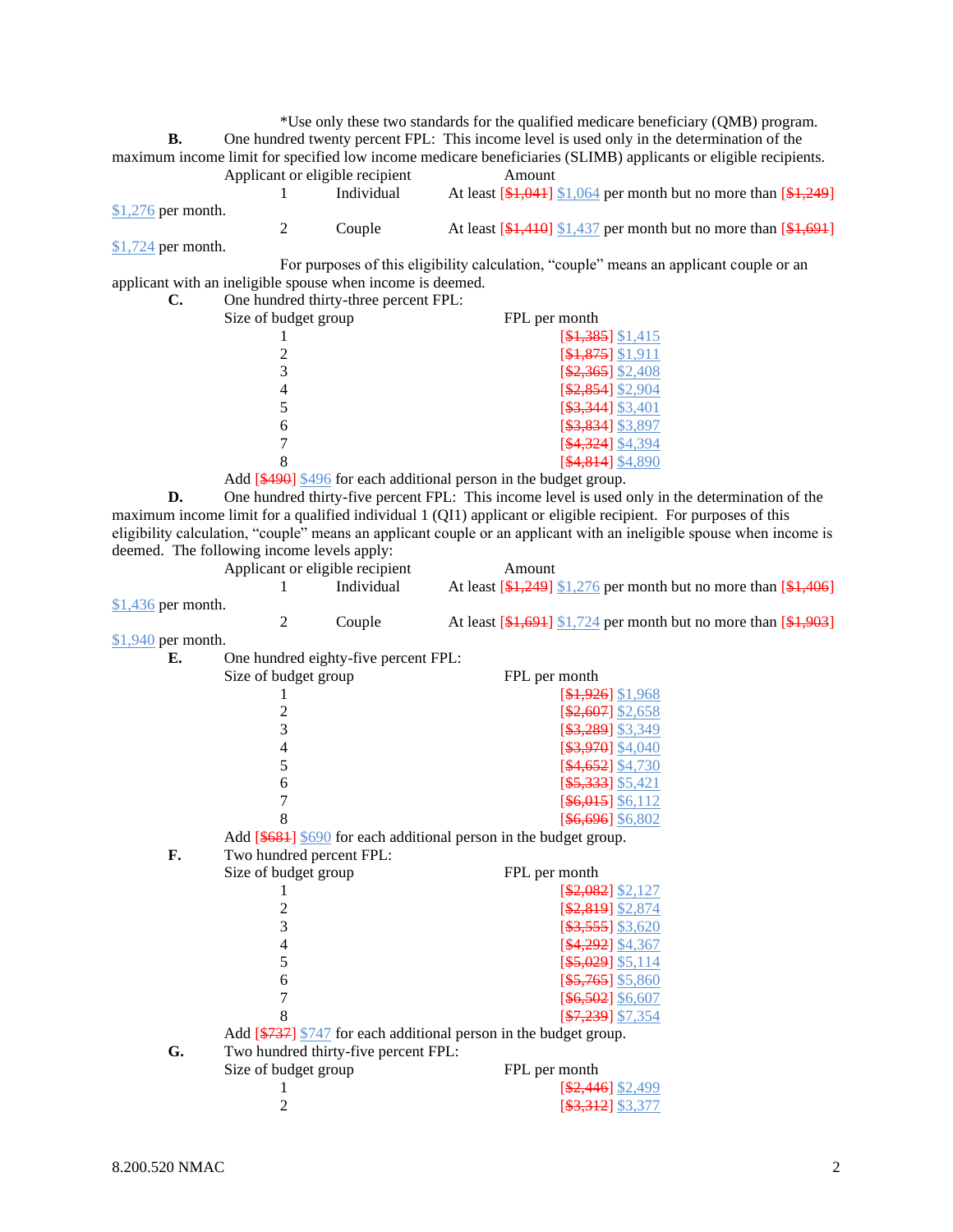| $[$4,178]$ \$4,254   |
|----------------------|
| $[$ \$5,043] \$5,131 |
| $[$ \$5,909] \$6,009 |
| [\$6,774] \$6,886    |
| $[$7,640]$ \$7,763   |
| $[$ \$8,506] \$8,641 |

Add [\$866] \$878 for each additional person in the budget group.

**H.** Two hundred fifty percent FPL:

| Size of budget group | FPL per month                 |
|----------------------|-------------------------------|
|                      | $[$2,603]$ \$2,659            |
|                      | [\$3,523] \$3,592             |
|                      | [\$4,444] \$4,525             |
|                      | $[$ \$5,365] \$5,459          |
|                      | $[$6,286]$ \$6,392            |
|                      | $[$7,207]$ \$7,325            |
|                      | [\$8,128] \$8,259             |
|                      | $\left[49,048\right]$ \$9,192 |

Add [\$920] \$933 for each additional person in the budget group. [8.200.520.11 NMAC - Rp, 8.200.520.11 NMAC, 8/28/2015; A/E, 4/1/2016; A/E, 9/14/2017; A, 2/1/2018; A/E, 5/17/2018; A, 9/11/2018; A/E, 4/11/2019; A, 7/30/2019, A/E, 8/11/2020; A, xx/xx/xxxx]

# **8.200.520.12 COST OF LIVING ADJUSTMENT (COLA) DISREGARD COMPUTATION:** The

countable social security benefit without the COLA is calculated using the COLA increase table as follows: **A.** divide the current gross social security benefit by the COLA increase in the most current year; the

result is the social security benefit before the COLA increase; **B.** divide the result from Subsection A above by the COLA increase from the previous period or year; the result is the social security benefit before the increase for that period or year; and

**C.** repeat Subsection B above for each year, through the year that the applicant or eligible recipient received both social security benefits and supplemental security income (SSI); the final result is the countable social security benefit.

|                      | COLA Increase and disregard table |               |                    |  |
|----------------------|-----------------------------------|---------------|--------------------|--|
|                      | Period and year                   | COLA increase | $=$ benefit before |  |
| $\overline{1}$       | 2020 Jan - Dec                    | <u>1.6</u>    | <b>Jan 20</b>      |  |
| $[4] 2$              | $2019$ Jan - Dec                  | 2.8           | Jan 19             |  |
| $[2]$ $[3]$          | 2018 Jan - Dec                    | 2.0           | Jan 18             |  |
| $[3]$ 4              | 2017 Jan - Dec                    | 0.3           | Jan 17             |  |
| $[4]$ 5              | 2016 Jan - Dec                    | $\theta$      | Jan 16             |  |
| $[5]$ $6$            | 2015 Jan - Dec                    | 1.017         | Jan 15             |  |
| $[6]$ $\overline{7}$ | 2014 Jan - Dec                    | 1.015         | Jan 14             |  |
| $[7]$ $8$            | 2013 Jan - Dec                    | 1.017         | Jan $13$           |  |
| $[8]$ $[2]$          | 2012 Jan - Dec                    | 1.037         | Jan 12             |  |
| [9]10                | 2011 Jan - Dec                    | $\theta$      | Jan 11             |  |
| [40] 11              | 2010 Jan - Dec                    | $\mathbf{1}$  | Jan 10             |  |
| [44] 12              | 2009 Jan - Dec                    | 1             | Jan 09             |  |
| [42] 13              | 2008 Jan - Dec                    | 1.058         | Jan 08             |  |
| [43] 14              | 2007 Jan - Dec                    | 1.023         | Jan 07             |  |
| [44] 15              | 2006 Jan - Dec                    | 1.033         | Jan 06             |  |
| [45] 16              | 2005 Jan - Dec                    | 1.041         | Jan $05$           |  |
| [46] 17              | 2004 Jan - Dec                    | 1.027         | Jan 04             |  |
| [47] 18              | 2003 Jan - Dec                    | 1.021         | Jan $03$           |  |
| [48]19               | 2002 Jan - Dec                    | 1.014         | Jan $02$           |  |
| [49] 20              | 2001 Jan - Dec                    | 1.026         | Jan 01             |  |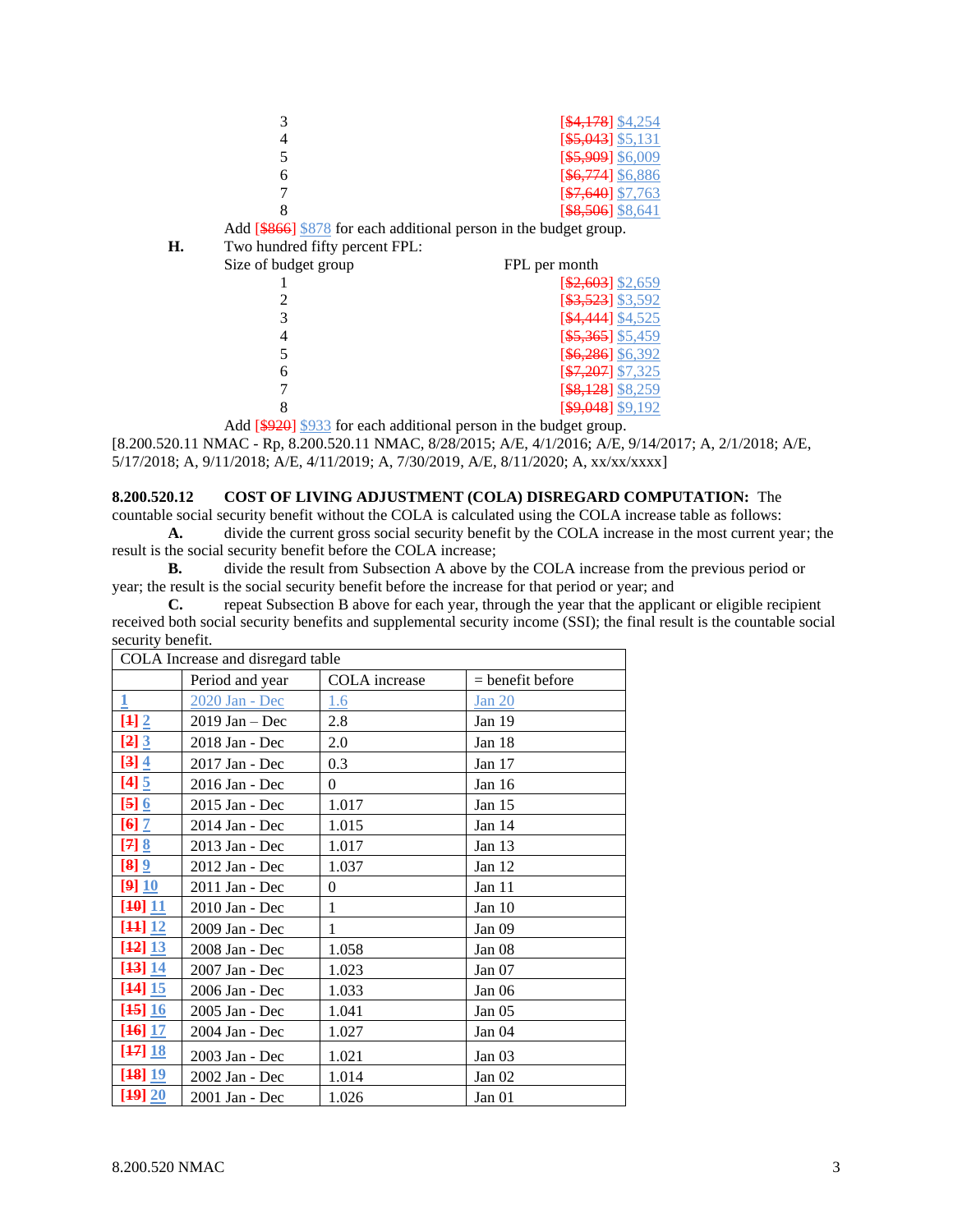| [20] 21   | 2000 Jan - Dec  | 1.035 | Jan 00        |
|-----------|-----------------|-------|---------------|
| [24] 22   | 1999 Jan - Dec  | 1.025 | Jan 99        |
| [22] 23   | 1998 Jan - Dec  | 1.013 | Jan 98        |
| [23] 24   | 1997 Jan - Dec  | 1.021 | Jan 97        |
| [24] 25   | 1996 Jan - Dec  | 1.029 | Jan 96        |
| [25] 26   | 1995 Jan - Dec  | 1.026 | Jan 95        |
| $[26]$ 27 | 1994 Jan - Dec  | 1.028 | Jan 94        |
| [27] 28   | 1993 Jan - Dec  | 1.026 | Jan 93        |
| [28] 29   | 1992 Jan - Dec  | 1.03  | Jan 92        |
| [29] 30   | 1991 Jan - Dec  | 1.037 | Jan 91        |
| [30] 31   | 1990 Jan - Dec  | 1.054 | Jan 90        |
| [34] 32   | 1989 Jan - Dec  | 1.047 | Jan 89        |
| [32] 33   | 1988 Jan - Dec  | 1.04  | Jan 88        |
| [33] 34   | 1987 Jan - Dec  | 1.042 | Jan 87        |
| [34] 35   | 1986 Jan - Dec  | 1.013 | Jan 86        |
| [35] 36   | 1985 Jan - Dec  | 1.031 | Jan 85        |
| [36] 37   | 1984 Jan - Dec  | 1.035 | Jan 84        |
| [37] 38   | 1982 Jul - 1983 |       |               |
|           | Dec             | 1.035 | <b>Jul 82</b> |
| [38] 39   | 1981 Jul - 1982 |       |               |
|           | Jun             | 1.074 | <b>Jul 81</b> |
| [39] 40   | 1980 Jul - 1981 |       |               |
|           | Jun             | 1.112 | <b>Jul 80</b> |
| [40] 41   | 1979 Jul - 1980 |       |               |
|           | Jun             | 1.143 | Jul 79        |
| [44] 42   | 1978 Jul - 1979 |       |               |
|           | Jun             | 1.099 | Jul 78        |
| [42] 43   | 1977 Jul - 1978 |       |               |
|           | Jun             | 1.065 | Jul 77        |
| [43] 44   | 1977 Apr - 1977 |       |               |
|           | Jun             | 1.059 | Apr 77        |

[8.200.520.12 NMAC - Rp, 8.200.520.12 NMAC, 8/28/2015; A/E, 1/1/2016; A/E, 3/1/2017; A/E, 5/17/2018; A, 9/11/2018; A, 4/11/2019; A, 7/30/2019; A/E, 8/11/2020; A, xx/xx/xxxx]

| 8.200.520.13     |     |                             |                                                                                                                                                                                                                                                 | FEDERAL BENEFIT RATES (FBR) AND VALUE OF ONE-THIRD REDUCTION (VTR): |                                                                                                                                                                      |               |  |
|------------------|-----|-----------------------------|-------------------------------------------------------------------------------------------------------------------------------------------------------------------------------------------------------------------------------------------------|---------------------------------------------------------------------|----------------------------------------------------------------------------------------------------------------------------------------------------------------------|---------------|--|
| $V_{\text{max}}$ | . 1 | $\mathbf{L}$ . $\mathbf{L}$ | $\blacksquare$ $\blacksquare$ $\blacksquare$ $\blacksquare$ $\blacksquare$ $\blacksquare$ $\blacksquare$ $\blacksquare$ $\blacksquare$ $\blacksquare$ $\blacksquare$ $\blacksquare$ $\blacksquare$ $\blacksquare$ $\blacksquare$ $\blacksquare$ | $\overline{C}$ $1$ .                                                | $\blacksquare$ $\blacksquare$ $\blacksquare$ $\blacksquare$ $\blacksquare$ $\blacksquare$ $\blacksquare$ $\blacksquare$ $\blacksquare$ $\blacksquare$ $\blacksquare$ | $\sim$ $\sim$ |  |

| Year             | Individual | Institution | Individual | Couple     | Institution | Couple     |
|------------------|------------|-------------|------------|------------|-------------|------------|
|                  | <b>FBR</b> | <b>FBR</b>  | <b>VTR</b> | <b>FBR</b> | <b>FBR</b>  | <b>VTR</b> |
| $1/89$ to $1/90$ | \$368      | \$30        | \$122.66   | \$553      | \$60        | \$184.33   |
| $1/90$ to $1/91$ | \$386      | \$30        | \$128.66   | \$579      | \$60        | \$193.00   |
| $1/91$ to $1/92$ | \$407      | \$30        | \$135.66   | \$610      | \$60        | \$203.33   |
| 1/92 to 1/93     | \$422      | \$30        | \$140.66   | \$633      | \$60        | \$211.00   |
| $1/93$ to $1/94$ | \$434      | \$30        | \$144.66   | \$652      | \$60        | \$217.33   |
| 1/94 to 1/95     | \$446      | \$30        | \$148.66   | \$669      | \$60        | \$223.00   |
| 1/95 to 1/96     | \$458      | \$30        | \$152.66   | \$687      | \$60        | \$229.00   |
| 1/96 to 1/97     | \$470      | \$30        | \$156.66   | \$705      | \$60        | \$235.00   |
| 1/97 to 1/98     | \$484      | \$30        | \$161.33   | \$726      | \$60        | \$242.00   |
| $1/98$ to $1/99$ | \$494      | \$30        | \$164.66   | \$741      | \$60        | \$247.00   |
| 1/99 to 1/00     | \$500      | \$30        | \$166.66   | \$751      | \$60        | \$250.33   |
| $1/00$ to $1/01$ | \$512      | \$30        | \$170.66   | \$769      | \$60        | \$256.33   |
| $1/01$ to $1/02$ | \$530      | \$30        | \$176.66   | \$796      | \$60        | \$265.33   |
| $1/02$ to $1/03$ | \$545      | \$30        | \$181.66   | \$817      | \$60        | \$272.33   |
| $1/03$ to $1/04$ | \$552      | \$30        | \$184.00   | \$829      | \$60        | \$276.33   |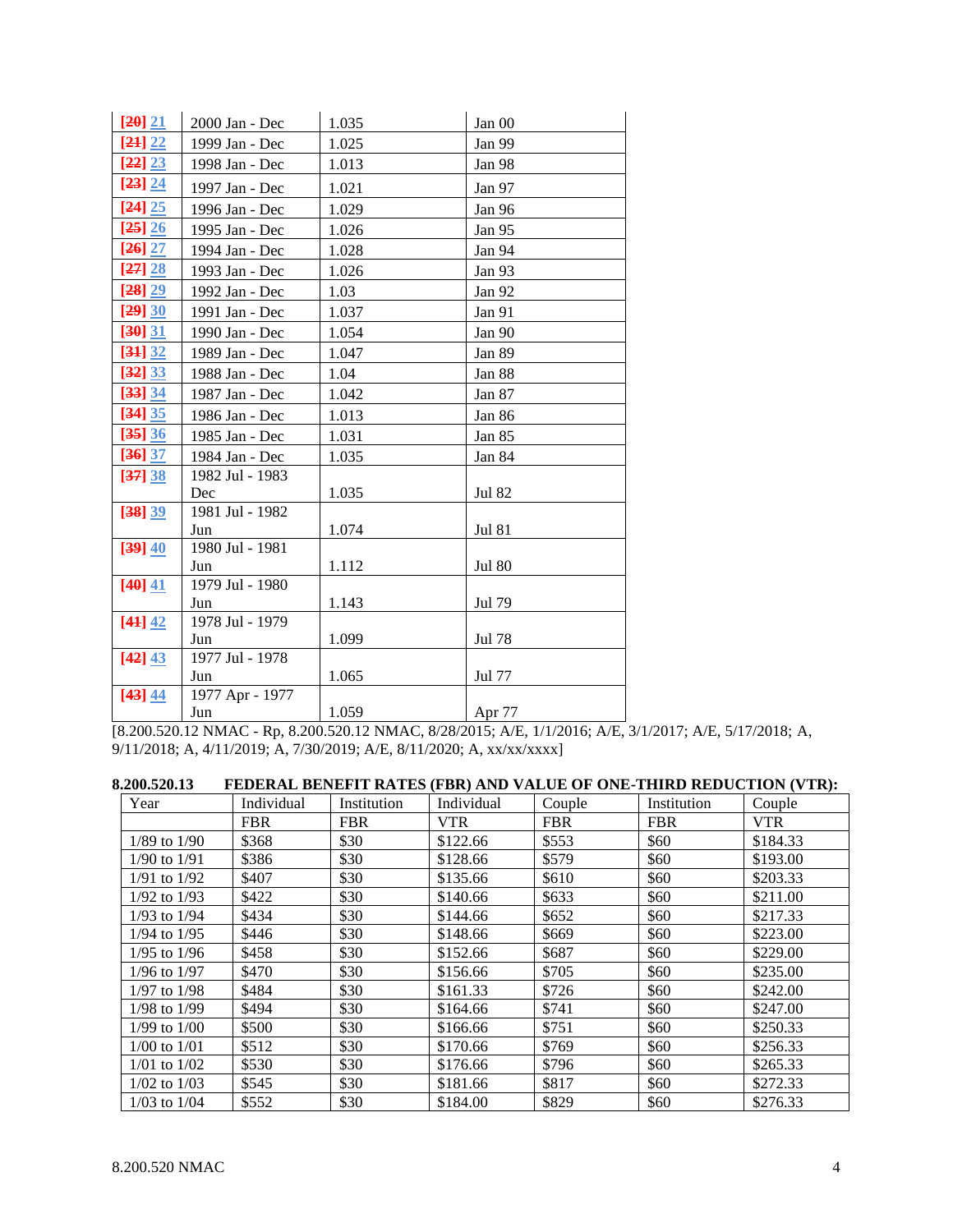| $1/04$ to $1/05$  | \$564 | \$30 | \$188    | \$846   | \$60 | \$282.00 |
|-------------------|-------|------|----------|---------|------|----------|
| $1/05$ to $1/06$  | \$579 | \$30 | \$193    | \$869   | \$60 | \$289.66 |
| $1/06$ to $1/07$  | \$603 | \$30 | \$201    | \$904   | \$60 | \$301.33 |
| $1/07$ to $1/08$  | \$623 | \$30 | \$207.66 | \$934   | \$60 | \$311.33 |
| $1/08$ to $1/09$  | \$637 | \$30 | \$212.33 | \$956   | \$60 | \$318.66 |
| $1/09$ to $1/10$  | \$674 | \$30 | \$224.66 | \$1,011 | \$60 | \$337    |
| $1/10$ to $1/11$  | \$674 | \$30 | \$224.66 | \$1,011 | \$60 | \$337    |
| $1/11$ to $1/12$  | \$674 | \$30 | \$224.66 | \$1,011 | \$60 | \$337    |
| $1/12$ to $1/13$  | \$698 | \$30 | \$232.66 | \$1,048 | \$60 | \$349.33 |
| $1/13$ to $1/14$  | \$710 | \$30 | \$237    | \$1,066 | \$60 | \$355    |
| $1/14$ to $1/15$  | \$721 | \$30 | \$240    | \$1082  | \$60 | \$361    |
| $1/15$ to $12/15$ | \$733 | \$30 | \$244    | \$1,100 | \$60 | \$367    |
| $1/16$ to $12/16$ | \$733 | \$30 | \$244    | \$1,100 | \$60 | \$367    |
| $1/17$ to $12/17$ | \$735 | \$30 | \$245    | \$1,103 | \$60 | \$368    |
| $1/18$ to $12/18$ | \$750 | \$30 | \$250    | \$1,125 | \$60 | \$375    |
| $1/19$ to $12/19$ | \$771 | \$30 | \$257    | \$1,157 | \$60 | \$386    |
| $1/20$ to $12/20$ | \$783 | \$30 | \$261    | \$1,175 | \$60 | \$392    |

A. Ineligible child deeming allocation is [\$386] \$392.

**B.** Part B premium is [\$135.50] \$144.60 per month.<br>**C.** VTR (value of one third reduction) is used when a

VTR (value of one third reduction) is used when an individual or a couple lives in the household of another and receives food and shelter from the household or when the individual or the couple is living on his or her own household but receiving support and maintenance from others.

**D.** The SSI resource standard is \$2000 for an individual and \$3000 for a couple. [8.200.520.13 NMAC - Rp, 8.200.520.13 NMAC, 8/28/2015; A/E, 1/1/2016; A/E, 3/1/2017; A/E, 5/17/2018; A, 9/11/2018; A/E, 4/11/2019; A, 7/30/2019; A/E, 8/11/2020; A, xx/xx/xxxx]

# **8.200.520.14 UNISEX LIFE ESTATE AND REMAINDER INTEREST TABLES:**

| Age            | Life Estate | Remainder |
|----------------|-------------|-----------|
| $\theta$       | .97188      | .02812    |
| $\mathbf{1}$   | .98988      | .01012    |
| $\overline{c}$ | .99017      | .00983    |
| 3              | .99008      | .00992    |
| $\overline{4}$ | .98981      | .01019    |
| 5              | .98938      | .01062    |
| 6              | .98884      | .01116    |
| 7              | .98822      | .01178    |
| 8              | .98748      | .01252    |
| 9              | .98663      | .01337    |
| 10             | .98565      | .01435    |
| 11             | .98453      | .01547    |
| 12             | .98329      | .01671    |
| 13             | .98198      | .01802    |
| 14             | .98066      | .01934    |
| 15             | .97937      | .02063    |
| 16             | .97815      | .02185    |
| 17             | .97700      | .02300    |
| 18             | .97590      | .02410    |
| 19             | .97480      | .02520    |
| 20             | .97365      | .02635    |
| 21             | .97245      | .02755    |
| 22             | .97120      | .02880    |
| 23             | .96986      | .03014    |
| 24             | .96841      | .03159    |
| 25             | .96678      | .03322    |
| 26             | .96495      | .03505    |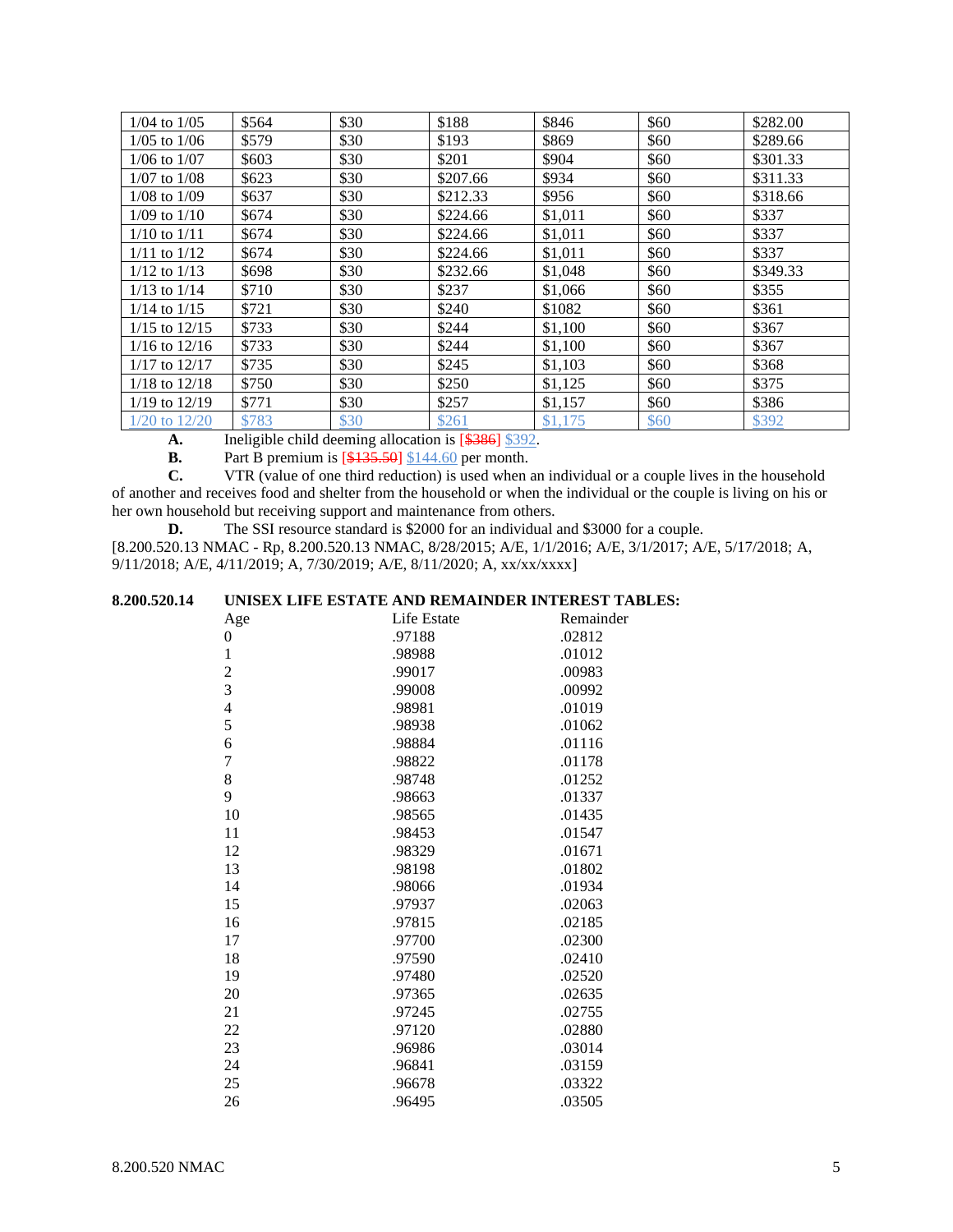| 27 | .96290 | .03710 |
|----|--------|--------|
| 28 | .96062 | .03938 |
| 29 | .95813 | .04187 |
| 30 | .95543 | .04457 |
| 31 | .95243 | .04746 |
| 32 | .94942 | .05058 |
| 33 | .94608 | .05392 |
| 34 | .94250 | .05750 |
| 35 | .93868 | .06132 |
|    |        |        |
| 36 | .93460 | .06540 |
| 37 | .93026 | .06974 |
| 38 | .92567 | .07433 |
| 39 | .92083 | .07917 |
| 40 | .91571 | .08429 |
| 41 | .91030 | .08970 |
| 42 | .90457 | .09543 |
| 43 | .89855 | .10145 |
| 44 | .89221 | .10779 |
| 45 | .88558 | .11442 |
|    |        |        |
| 46 | .87863 | .12137 |
| 47 | .87137 | .12863 |
| 48 | .86374 | .13626 |
| 49 | .85578 | .14422 |
| 50 | .84743 | .15257 |
| 51 | .83674 | .16126 |
| 52 | .82969 | .17031 |
| 53 | .82028 | .17972 |
| 54 | .81054 | .18946 |
| 55 | .80046 | .19954 |
| 56 | .79006 | .20994 |
|    |        |        |
| 57 | .77931 | .22069 |
| 58 | .76822 | .23178 |
| 59 | .75675 | .24325 |
| 60 | .74491 | .25509 |
| 61 | .73267 | .26733 |
| 62 | .72002 | .27998 |
| 63 | .70696 | .29304 |
| 64 | .69352 | .30648 |
| 65 | .67970 | .32030 |
| 66 | .66551 | .33449 |
| 67 | .65098 | .34902 |
| 68 | .63610 | .36690 |
|    |        |        |
| 69 | .62086 | .37914 |
| 70 | .60522 | .39478 |
| 71 | .58914 | .41086 |
| 72 | .57261 | .42739 |
| 73 | .55571 | .44429 |
| 74 | .53862 | .46138 |
| 75 | .52149 | .47851 |
| 76 | .50441 | .49559 |
| 77 | .48742 | .51258 |
| 78 | .47049 | .52951 |
| 79 | .45357 | .54643 |
|    |        |        |
| 80 | .43659 | .56341 |
| 81 | .41967 | .58033 |
| 82 | .42095 | .59705 |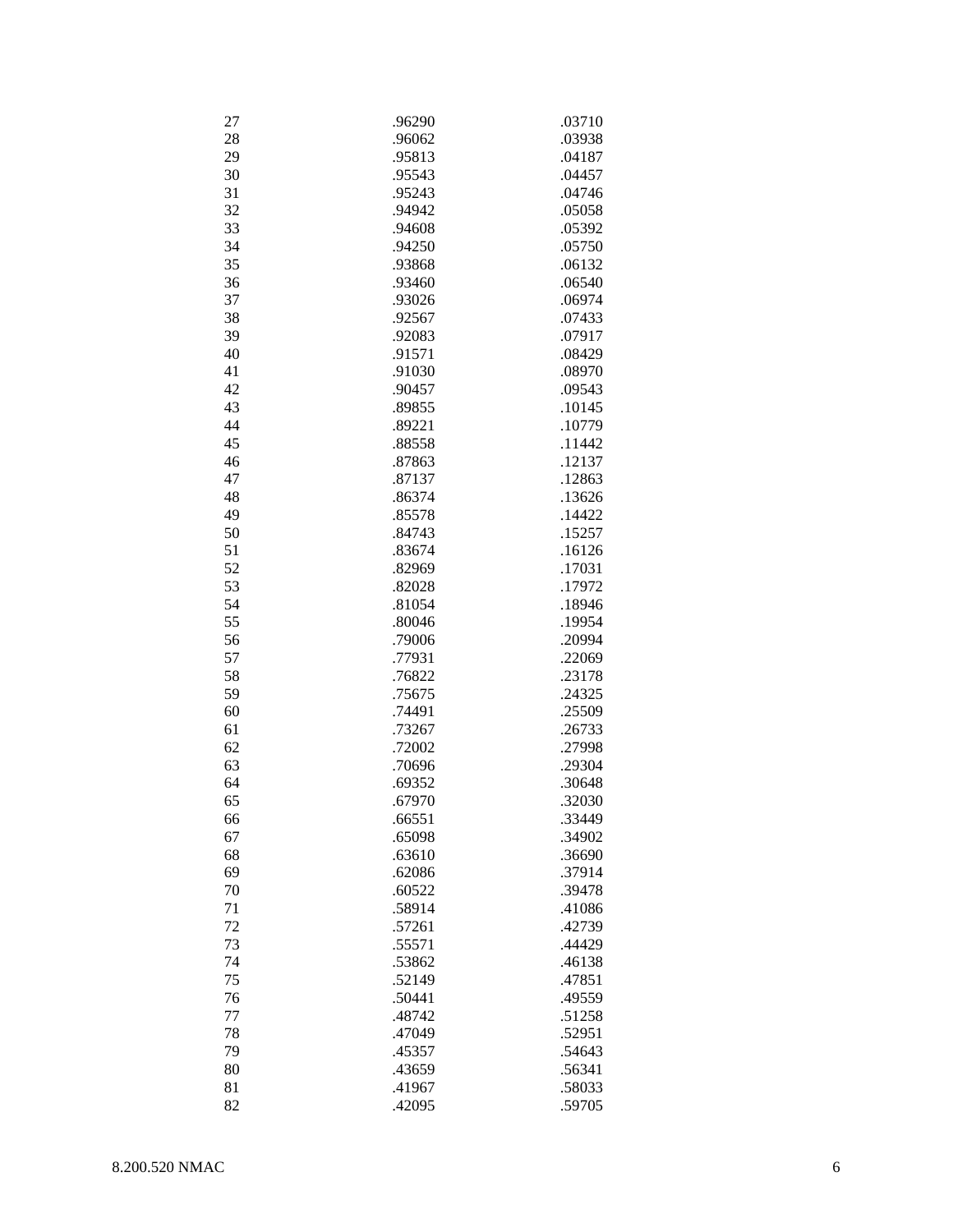| 83  | .38642 | .61358 |
|-----|--------|--------|
| 84  | .36998 | .63002 |
| 85  | .35359 | .64641 |
| 86  | .33764 | .66236 |
| 87  | .32262 | .67738 |
| 88  | .30859 | .69141 |
| 89  | .29526 | .70474 |
| 90  | .28221 | .71779 |
| 91  | .26955 | .73045 |
| 92  | .25771 | .74229 |
| 93  | .24692 | .75308 |
| 94  | .23728 | .76272 |
| 95  | .22887 | .77113 |
| 96  | .22181 | .77819 |
| 97  | .21550 | .78450 |
| 98  | .21000 | .79000 |
| 99  | .20486 | .79514 |
| 100 | .19975 | .80025 |
| 101 | .19532 | .80468 |
| 102 | .19054 | .80946 |
| 103 | .18437 | .81563 |
| 104 | .17856 | .82144 |
| 105 | .16962 | .83038 |
| 106 | .15488 | .84512 |
| 107 | .13409 | .86591 |
| 108 | .10068 | .89932 |
| 109 | .04545 | .95455 |
|     |        |        |

[8.200.520.14 NMAC - Rp, 8.200.520.14 NMAC, 8/28/2015]

# **8.200.520.15 SUPPLEMENTAL SECURITY INCOME (SSI) LIVING ARRANGEMENTS:**

| А. | Individual living in his or her own household who own or rent: |                            |            |
|----|----------------------------------------------------------------|----------------------------|------------|
|    | Payment amount:                                                | [ <del>\$771</del> ] \$783 | Individual |
|    |                                                                | $[4,157]$ \$1,175 Couple   |            |

**B.** Individual receiving support and maintenance payments: For an individual or couple living in his or her own household, but receiving support and maintenance from others (such as food, shelter or clothing), subtract the value of one third reduction (VTR). Payment amount:  $\frac{2771}{8783} - \frac{2557}{8261} - \frac{12514}{8522}$  Individual

|    | I ayıncın alılount.                          | $ \psi_{TTT} $ $\psi_{T0J}$ = $ \psi_{ZUT} $ $\psi_{Z01}$ = $ \psi_{TTT} $ $\psi_{JZZ}$ = murvidual        |
|----|----------------------------------------------|------------------------------------------------------------------------------------------------------------|
|    |                                              | $[$1,157]$ \$1,175 - [\$386] \$392 = [\$771] \$783<br>Couple                                               |
| С. |                                              | Individual or couple living household of another: For an individual or couple living in another            |
|    |                                              | person's household and not contributing his or her pro-rata share of household expenses, subtract the VTR. |
|    | Payment amount:                              | $$\sqrt{274}$ \\$783 - \\$257\\$261 = \\$514\\$522 \ Individual                                            |
|    |                                              | $[$1,157]$ \$1,175 - [\$386] \$392 = [\$771] \$783<br>Couple                                               |
| D. | Child living in home with his or her parent: |                                                                                                            |
|    | Payment amount:                              | $5771$ \$783                                                                                               |
|    |                                              |                                                                                                            |

**E.** Individual in institution:

Payment amount: \$30.00

[8.200.520.15 NMAC - Rp, 8.200.520.15 NMAC, 8/28/2015; A/E, 3/1/2017; A/E, 5/17/2018; A, 9/11/2018; A/E, 4/11/2019; A, 7/30/2019; A/E, 8/11/2020; A, xx/xx/xxxx]

## **8.200.520.16 MAXIMUM COUNTABLE INCOME FOR INSTITUTIONAL CARE MEDICAID AND HOME AND COMMUNITY BASED WAIVER SERVICES (HCBS) CATEGORIES:** Effective January 1, [**2019] 2020**, the maximum countable monthly income standard for institutional care medicaid and the home and community based waiver categories is [\$2,313] \$2,349.

[8.200.520.16 NMAC - Rp, 8.200.520.16 NMAC, 8/28/2015; A/E, 3/1/2017; A/E, 5/17/2018; A, 9/11/2018; A/E, 4/11/2019; A, 7/30/2019; A/E, 8/11/2020; A, xx/xx/xxxx]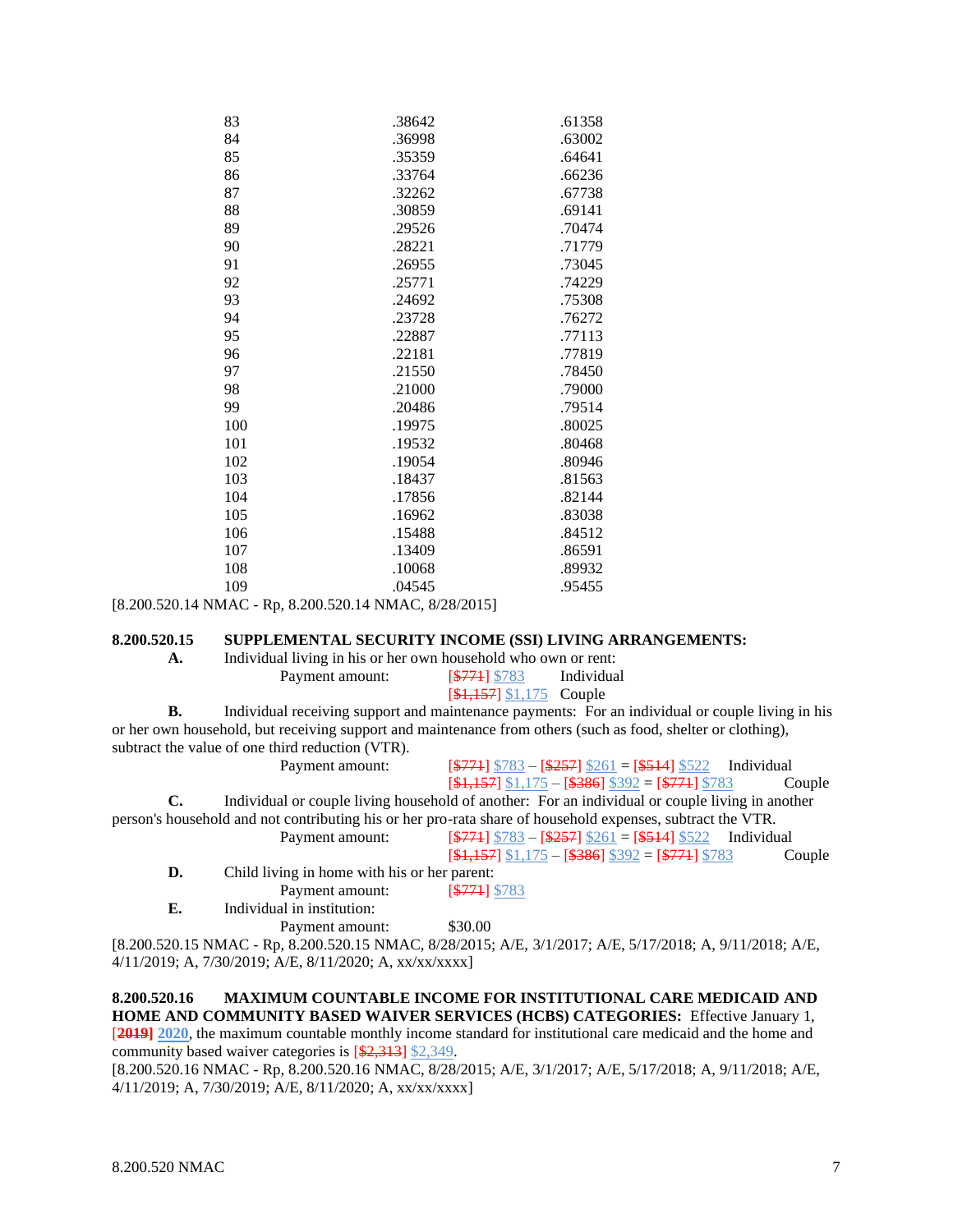### **8.200.520.17 MAXIMUM COUNTABLE INCOME FOR CHILDREN YOUTH AND FAMILIES**

**(CYFD):** Effective July 1, 1995, the maximum countable monthly income standard for CYFD medicaid is \$231.00. [8.200.520.17 NMAC - Rp, 8.200.520.17 NMAC, 8/28/2015]

## **8.200.520.18 SSI RELATED CATEGORIES - DEEMING INCOME WHEN AN APPLICANT CHILD IS LIVING WITH INELIGIBLE PARENT:**

- **A.** Monthly computation:
	- **(1)** total gross unearned income of parent;

**(2)** deduct living allowance for ineligible child and SSI-eligible sponsored alien (one half of the monthly SSI FBR LA code A\*) for each ineligible child/SSI-eligible sponsored alien);

- **(3)** subtotal;
- **(4)** deduct \$20.00 general income exclusion 20.00;
- **(5)** unearned income subtotal;
- **(6)** total gross earned income of parent;

**(7)** deduct any remaining allocation for ineligible child and/or SSI-eligible sponsored alien; see Paragraph (2) above;

**(8)** subtotal;

**(9)** deduct any remaining portion of the \$20.00 general income exclusion only if not already totally deducted in Paragraph (4) above;

- **(10)** subtotal;
- **(11)** deduct \$65.00; do not apply this deduction if the only income is unearned 65.00;
- **(12)** subtotal;

**(13)** subtract one-half of Paragraph (12); do not apply this deduction if the only income is

unearned;

- **(14)** earned income subtotal;
- **(15)** total of Paragraph (5) plus Paragraph (14);

**(16)** deduct parental allocation (1 parent = SSI FBR for an individual LA code  $A^*$ ) (2 parents  $=$  SSI FBR for an eligible couple LA code A\*);

**(17)** income deemed to applicant child; if there is more than one applicant child, divide this amount equally between the children: **\*** LA Code A = the full SSI FBR for an individual or a couple.

**B.** If the deemed income plus the applicant child's separate income exceeds the income standard for an individual, the applicant child is not eligible for that month.

[8.200.520.18 NMAC - Rp, 8.200.520.18 NMAC, 8/28/2015]

#### **8.200.520.19 LIFE EXPECTANCY TABLES: A. Males:**

| .              | 11101CJ.   |     |            |     |            |
|----------------|------------|-----|------------|-----|------------|
|                | Life       |     | Life       |     | Life       |
| Age            | expectancy | Age | expectancy | Age | expectancy |
| $\theta$       | 71.80      | 40  | 35.05      | 80  | 6.98       |
| 1              | 71.53      | 41  | 34.15      | 81  | 6.59       |
| $\overline{2}$ | 70.58      | 42  | 33.26      | 82  | 6.21       |
| 3              | 69.62      | 43  | 32.37      | 83  | 5.85       |
| 4              | 68.65      | 44  | 31.49      | 84  | 5.51       |
| 5              | 67.67      | 45  | 30.61      | 85  | 5.19       |
| 6              | 66.69      | 46  | 29.74      | 86  | 4.89       |
| 7              | 65.71      | 47  | 28.88      | 87  | 4.61       |
| 8              | 64.73      | 48  | 28.02      | 88  | 4.34       |
| 9              | 63.74      | 49  | 27.17      | 89  | 4.09       |
| 10             | 62.75      | 50  | 26.32      | 90  | 3.86       |
| 11             | 61.76      | 51  | 25.48      | 91  | 3.64       |
| 12             | 60.78      | 52  | 24.65      | 92  | 3.43       |
| 13             | 59.79      | 53  | 23.82      | 93  | 3.24       |
| 14             | 58.82      | 54  | 23.01      | 94  | 3.06       |
| 15             | 57.85      | 55  | 22.21      | 95  | 2.90       |
| 16             | 56.91      | 56  | 21.43      | 96  | 2.74       |
| 17             | 55.97      | 57  | 20.66      | 97  | 2.60       |
|                |            |     |            |     |            |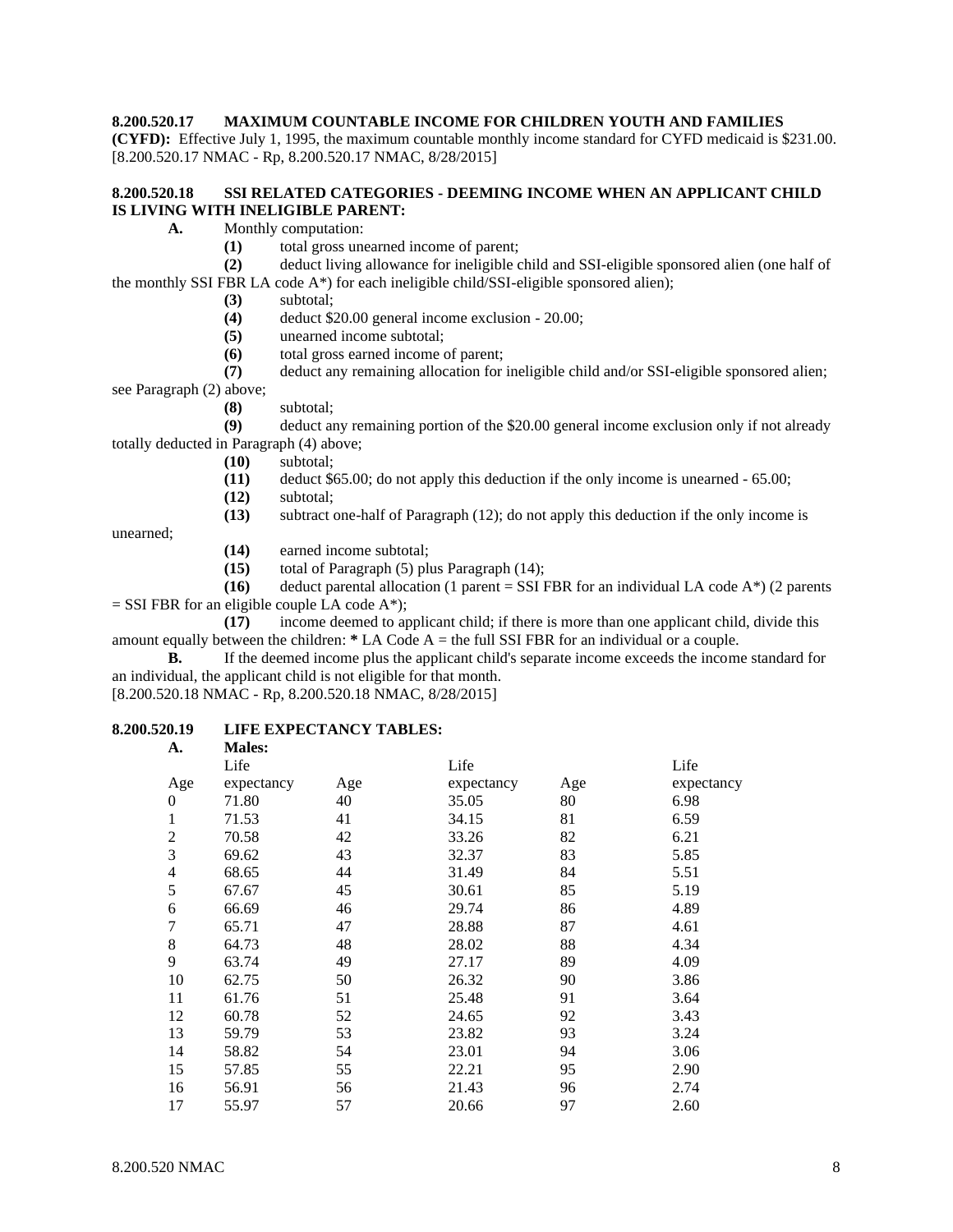| 18                      | 55.05           | 58       | 19.90          | 98         | 2.47         |
|-------------------------|-----------------|----------|----------------|------------|--------------|
| 19                      | 54.13           | 59       | 19.15          | 99         | 2.34         |
| 20                      | 53.21           | 60       | 18.42          | 100        | 2.22         |
| 21                      | 52.29           | 61       | 17.70          | 101        | 2.11         |
| 22                      | 51.38           | 62       | 16.99          | 102        | 1.99         |
| 23                      | 50.46           | 63       | 16.30          | 103        | 1.89         |
| 24                      | 49.55           | 64       | 15.62          | 104        | 1.78         |
|                         |                 |          |                |            |              |
| 25                      | 48.63           | 65       | 14.96          | 105        | 1.68         |
| 26                      | 47.72           | 66       | 14.32          | 106        | 1.59         |
| 27                      | 46.80           | 67       | 13.70          | 107        | 1.50         |
| 28                      | 45.88           | 68       | 13.09          | 108        | 1.41         |
| 29                      | 44.97           | 69       | 12.50          | 109        | 1.33         |
| 30                      | 44.06           | 70       | 11.92          | 110        | 1.25         |
| 31                      | 43.15           | 71       | 11.35          | 111        | 1.17         |
| 32                      | 42.24           | 72       | 10.80          | 112        | 1.10         |
| 33                      | 41.33           | 73       | 10.27          | 113        | 1.02         |
| 34                      | 40.23           | 74       | 9.27           | 114        | 0.96         |
| 35                      | 39.52           | 75       | 9.24           | 115        | 0.89         |
| 36                      | 38.62           | 76       | 8.76           | 116        | 0.83         |
| 37                      | 37.73           | 77       | 8.29           | 117        | 0.77         |
| 38                      | 36.83           | 78       | 7.83           | 118        | 0.71         |
| 39                      | 35.94           | 79       | 7.40           | 119        | 0.66         |
| <b>B.</b>               | <b>Females:</b> |          |                |            |              |
|                         | Life            |          | Life           |            | Life         |
| Age                     | expectancy      | Age      | expectancy     | Age        | expectancy   |
| 0                       | 78.79           | 40       | 40.61          | 80         | 9.11         |
| $\,1$                   | 78.42           | 41       | 39.66          | 81         | 8.58         |
| $\overline{c}$          | 77.48           | 42       | 38.72          | 82         | 8.06         |
|                         |                 |          |                |            |              |
|                         |                 |          |                |            |              |
| 3                       | 76.51           | 43       | 37.78          | 83         | 7.56         |
| $\overline{\mathbf{4}}$ | 75.54           | 44       | 36.85          | 84         | 7.08         |
| 5                       | 74.56           | 45       | 35.92          | 85         | 6.63         |
| 6                       | 73.57           | 46       | 35.00          | 86         | 6.20         |
| $\boldsymbol{7}$        | 72.59           | 47       | 34.08          | 87         | 5.79         |
| $\,8\,$                 | 71.60           | 48       | 33.17          | 88         | 5.41         |
| 9                       | 70.61           | 49       | 32.27          | 89         | 5.05         |
| 10                      | 69.62           | 50       | 31.37          | 90         | 4.71         |
| 11                      | 68.63           | 51       | 30.48          | 91         | 4.40         |
| 12                      | 67.64           | 52       | 29.60          | 92         | 4.11         |
| 13                      | 66.65           | 53       | 28.72          | 93         | 3.84         |
| 14                      | 65.67           | 54       | 27.86          | 94         | 3.59         |
| 15                      | 64.68           | 55       | 27.00          | 95         | 3.36         |
| 16                      | 63.71           | 56       | 26.15          | 96         | 3.16         |
| 17                      | 62.74           | 57       | 25.31          | 97         | 2.97         |
| 18                      | 61.77           | 58       | 24.48          | 98         | 2.80         |
| 19                      | 60.80           | 59       | 23.67          | 99         | 2.64         |
|                         | 59.83           | 60       | 22.86          |            | 2.48         |
| 20                      |                 |          | 22.06          | 100        |              |
| 21                      | 58.86           | 61       |                | 101        | 2.34         |
| 22                      | 57.89           | 62       | 21.27          | 102        | 2.20         |
| 23                      | 56.92           | 63       | 20.49          | 103        | 2.06         |
| 24                      | 55.95           | 64       | 19.72          | 104        | 1.93         |
| 25                      | 54.98           | 65       | 18.96          | 105        | 1.81         |
| 26                      | 54.02           | 66       | 18.21          | 106        | 1.69         |
| 27                      | 53.05           | 67       | 17.48          | 107        | 1.58         |
| 28                      | 52.08           | 68       | 16.76          | 108        | 1.48         |
| 29<br>30                | 51.12<br>50.15  | 69<br>70 | 16.04<br>15.35 | 109<br>110 | 1.38<br>1.28 |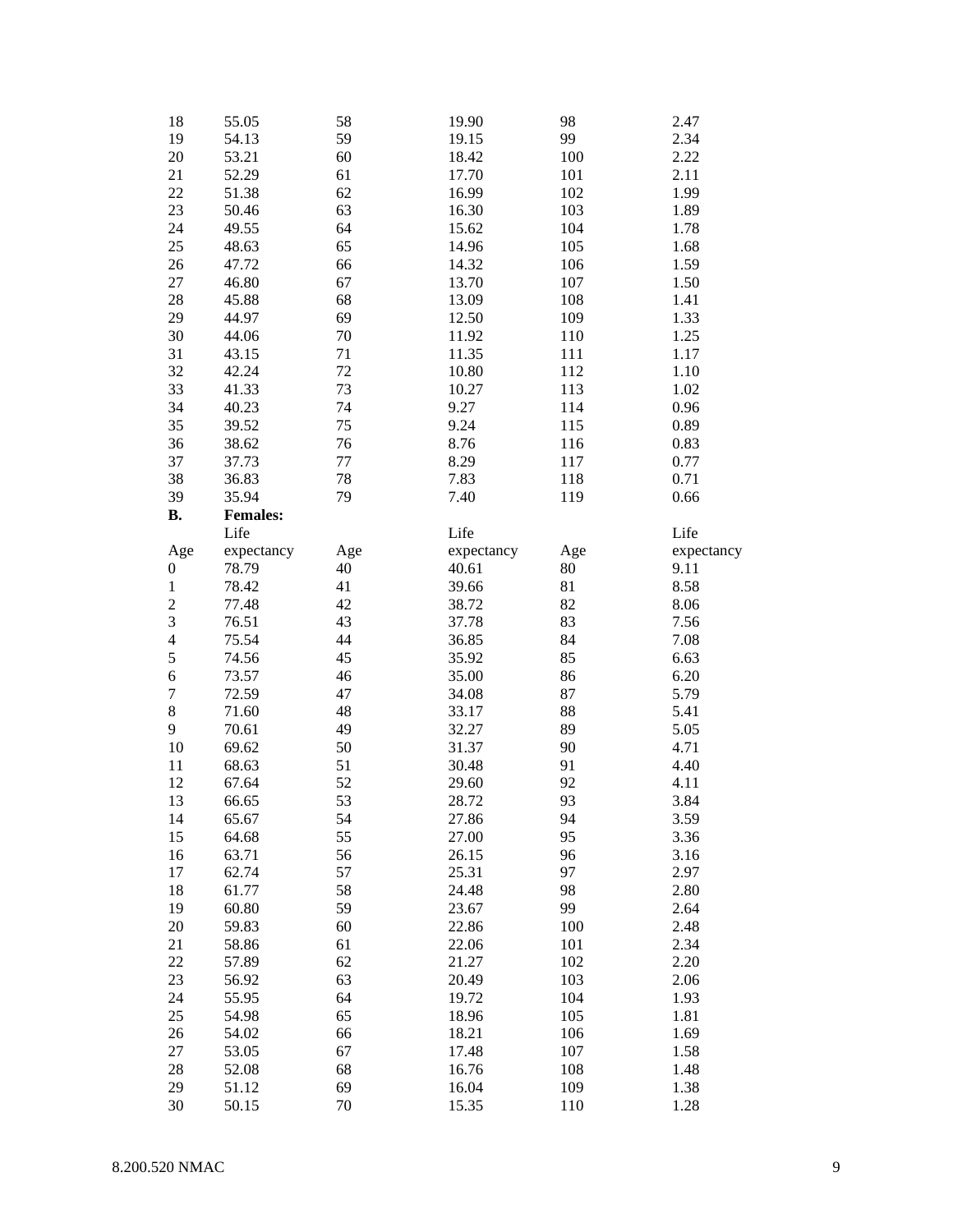| 31 | 49.19 | 71 | 14.66 | 111 | 1.19 |
|----|-------|----|-------|-----|------|
| 32 | 48.23 | 72 | 13.99 | 112 | 1.10 |
| 33 | 47.27 | 73 | 13.33 | 113 | 1.02 |
| 34 | 46.31 | 74 | 12.68 | 114 | 0.96 |
| 35 | 45.35 | 75 | 12.05 | 115 | 0.89 |
| 36 | 44.40 | 76 | 11.43 | 116 | 0.83 |
| 37 | 43.45 | 77 | 10.83 | 117 | 0.77 |
| 38 | 42.50 | 78 | 10.24 | 118 | 0.71 |
| 39 | 41.55 | 79 | 9.67  | 119 | 0.66 |

[8.200.520.19 NMAC - Rp, 8.200.520.19 NMAC, 8/28/2015]

# **8.200.520.20 COVERED QUARTER INCOME STANDARD:**

| Date                  | Calendar Quarter Amount      |
|-----------------------|------------------------------|
| Jan. 2020 - Dec. 2020 | \$1,410 per calendar quarter |
| Jan. 2019 - Dec. 2019 | \$1,360 per calendar quarter |
| Jan. 2018 - Dec. 2018 | \$1,320 per calendar quarter |
| Jan. 2017 - Dec. 2017 | \$1,300 per calendar quarter |
| Jan. 2016 - Dec. 2016 | \$1,260 per calendar quarter |
| Jan. 2015 - Dec. 2015 | \$1,220 per calendar quarter |
| Jan. 2014 - Dec. 2014 | \$1,200 per calendar quarter |
| Jan. 2013 - Dec. 2013 | \$1,160 per calendar quarter |
| Jan. 2012 - Dec. 2012 | \$1,130 per calendar quarter |
| Jan. 2011 - Dec. 2011 | \$1,120 per calendar quarter |
| Jan. 2010 - Dec. 2010 | \$1,120 per calendar quarter |
| Jan. 2009 - Dec. 2009 | \$1,090 per calendar quarter |
| Jan. 2008 - Dec. 2008 | \$1,050 per calendar quarter |
| Jan. 2007 - Dec. 2007 | \$1,000 per calendar quarter |
| Jan. 2006 - Dec. 2006 | \$970 per calendar quarter   |
| Jan. 2005 - Dec. 2005 | \$920 per calendar quarter   |
| Jan. 2004 - Dec. 2004 | \$900 per calendar quarter   |
| Jan. 2003 - Dec. 2003 | \$890 per calendar quarter   |
| Jan. 2002 - Dec. 2002 | \$870 per calendar quarter   |
|                       |                              |

[8.200.520.20 NMAC - Rp, 8.200.520.20 NMAC, 8/28/2015; A/E, 1/1/2016; A/E, 03/01/2017; A/E, 5/17/2018; A, 9/11/2018; A/E, 4/11/2019; A, 7/30/2019; A/E, 8/11/2020; A, xx/xx/xxxx]

# **8.200.520.21 STANDARD OF NEED (SON):**

|                                | Gross income test                                      | Net income test  |
|--------------------------------|--------------------------------------------------------|------------------|
| <b>Budget</b><br>group<br>size | One hundred eighty-five<br>percent<br>Standard of need | Standard of need |
|                                | 049/059 Refugee                                        | 049/059 Refugee  |
| 1                              | \$791                                                  | \$266            |
| $\overline{c}$                 | \$1,072                                                | \$357            |
| 3                              | \$1,352                                                | \$447            |
| $\overline{4}$                 | \$1,633                                                | \$539            |
| 5                              | \$1,913                                                | \$630            |
| 6                              | \$2,194                                                | \$721            |
| 7                              | \$2,474                                                | \$812            |
| 8                              | \$2,755                                                | \$922            |
| $+1$                           | $+$ \$281                                              | $+$ \$91         |

[8.200.520.21 NMAC - Rp, 8.200.520.21 NMAC, 8/28/2015; A/E, 4/1/2016]